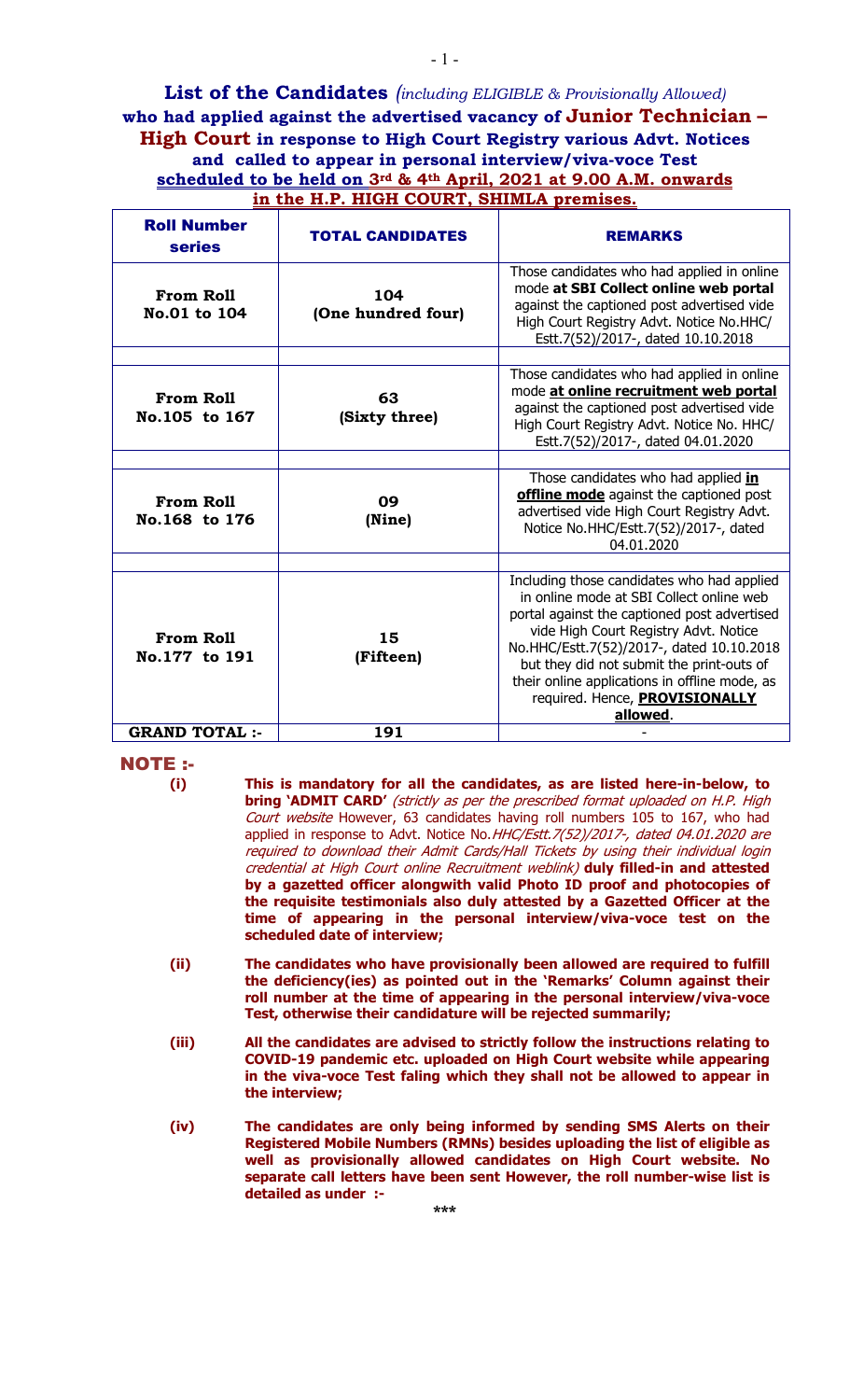## **List of the ELIGIBLE candidates (104) who have applied for the Post of Junior Technician - High Court** *(in online mode at SBI Collect online web portal)* **as per the eligibility criterion prescribed therefor vide Advt. Notice No.HHC/Estt.7(52)/2017-, dated 10.10.2018**

| S1.<br>No.     | <b>Roll</b><br>No. | Name of the candidate | <b>Father's Name</b>     | Date of<br><b>Birth</b> |
|----------------|--------------------|-----------------------|--------------------------|-------------------------|
| $\mathbf{1}$   | $\mathbf{1}$       | Yuv Raj Sharma        | Sh. Hemant Kumar Sharma  | 20 Oct 91               |
| 2              | $\overline{2}$     | Manoj Kaushal         | Sh.Ramesh Kaushal        | 4 Apr 93                |
| 3              | 3                  | Vinod Sharma          | Sh.Kuljeet Kumar         | 5 Dec 94                |
| $\overline{4}$ | $\overline{4}$     | Sanjay Kumar          | Sh.Baldev Singh          | 10 Dec 92               |
| 5              | 5                  | Sourabh               | Sh.Ashok Kumar           | 18 Jul 94               |
| 6              | 6                  | Praveen Kumar         | Sh.Karam Singh           | 1 Feb 94                |
| $\overline{7}$ | $\overline{7}$     | Chanchal Kumar        | Sh.Mohinder Kumar        | 14 Mar 94               |
| 8              | 8                  | Bhupender Pal         | Sh.Balam Ram             | 25 Nov 92               |
| 9              | 9                  | Kamal Singh           | Sh.Virender Singh        | 3 Jul 88                |
| 10             | 10                 | Manoj Kumar           | Sh.Ami Chand             | 10 Mar 89               |
| 11             | 11                 | Dev Raj               | Sh.Om Prakash            | 7 Nov 92                |
| 12             | 12                 | Nitin Kumar           | Sh.Amar Nath             | 21 Apr 96               |
| 13             | 13                 | Kiransatyaprasadkommu | Sh.Sreeramachandramurthy | 25 Jun 87               |
| 14             | 14                 | Kartik Sapehia        | Sh.Kulveer Singh         | 22 Nov 92               |
| 15             | 15                 | Prikshit Kalia        | Sh.Nand Kishore          | 1 Jul 96                |
| 16             | 16                 | Manoj Kumar           | Sh.Karam Chand           | 24 Nov 85               |
| 17             | 17                 | Pravesh Chauhan       | Sh.Jawntan Singh         | 3 Oct 96                |
| 18             | 18                 | Gopal Singh           | Sh.Prem Lal              | 27 Jun 94               |
| 19             | 19                 | Rajneesh Kumar        | Late Sh. Ved Prakash     | 5 Nov 82                |
| 20             | 20                 | Vishan Dutt           | Sh.Daya Ram              | 17 Jan 92               |
| 21             | 21                 | Vinod Kumar           | Sh.Gian Chand            | 16 Oct 81               |
| 22             | 22                 | Pradeep Kumar         | Sh.Brahm Dutt            | 9 Jun 92                |
| 23             | 23                 | Shubham Dhiman        | Sh.Balwinder Kumar       | 29 Sep 95               |
| 24             | 24                 | Pradeep Kumar         | Sh.Hari Ram              | 14 Apr 91               |
| 25             | 25                 | Vaibhav Kaushik       | Sh.Krishna Pal Kaushik   | 15 Jul 90               |
| 26             | 26                 | Atul Dharma           | Sh.Pritam Chand          | 5 Oct 91                |
| 27             | 27                 | Pawan Kumar           | Sh. Labh Singh           | 27 Dec 91               |
| 28             | 28                 | Ajesh Kumar           | Sh.Kishan Chand          | 21 Oct 94               |
| 29             | 29                 | Suresh Kumar          | Sh.Jeet Ram              | 12 Oct 80               |
| 30             | 30                 | Mohan Lal             | Sh.Sukhdev Singh         | 27 Jan 83               |
| 31             | 31                 | Jugjeevan Ram         | Sh.Meena Ram             | 13 Apr 85               |
| 32             | 32                 | Ravinder Kumar        | Sh.Dharam Pal            | 7 Jul 94                |
| 33             | 33                 | Vikram Singh          | Sh.Subhash Chand         | 3 Jan 89                |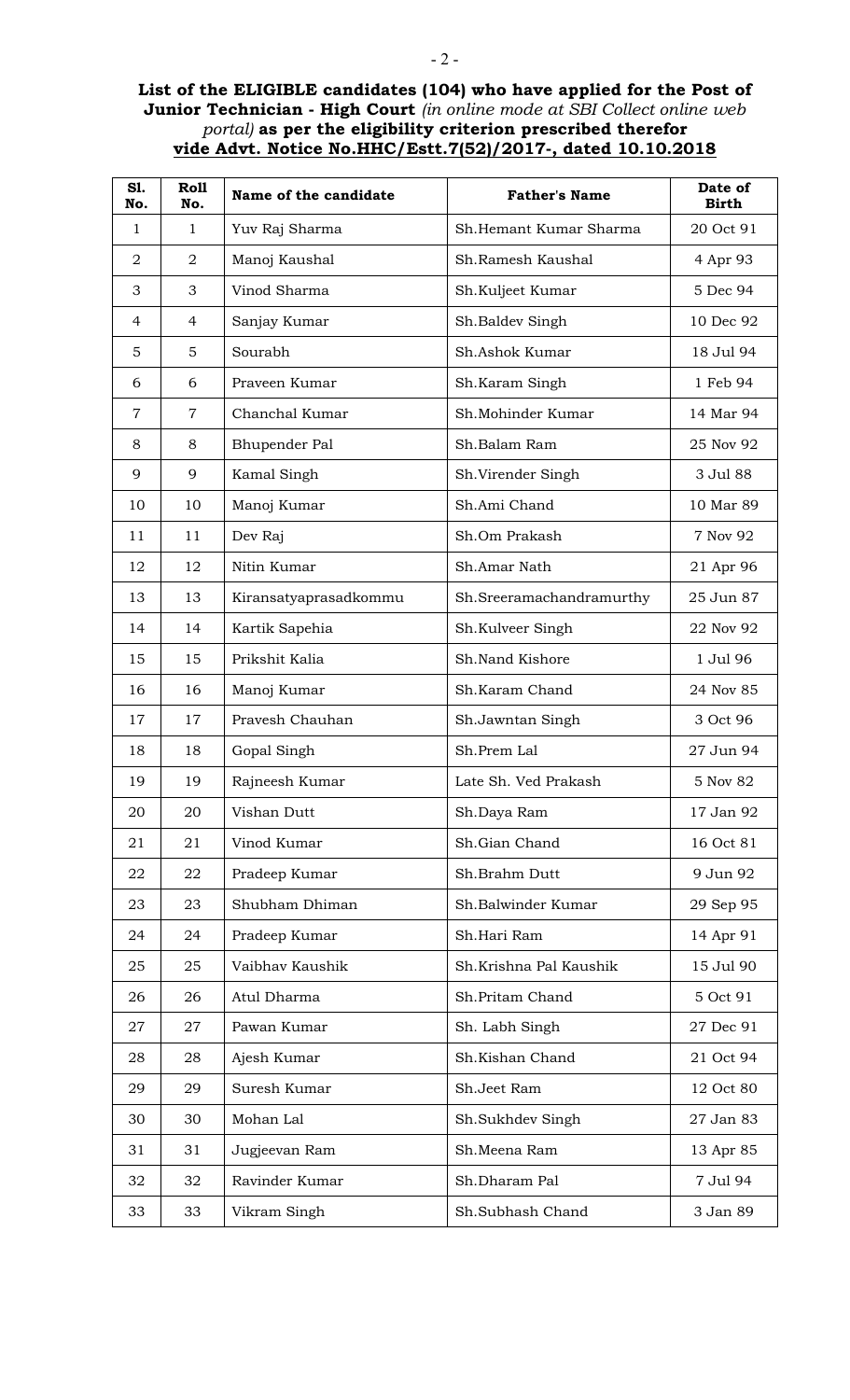| S1.<br>No. | Roll<br>No. | Name of the candidate              | <b>Father's Name</b>  | Date of<br><b>Birth</b> |
|------------|-------------|------------------------------------|-----------------------|-------------------------|
| 34         | 34          | Ankit Chauhan                      | Sh.Kundan Singh       | 3 Jan 97                |
| 35         | 35          | Yashpal                            | Sh.Gauri Dutt Sharma  | 8 Jan 94                |
| 36         | 36          | Rohit Verma                        | Sh.Ram Rattan         | 19 Dec 91               |
| 37         | 37          | Sumeeta Sharma                     | Sh.Kishori Lal        | 14 Jan 94               |
| 38         | 38          | Ankur Guleria                      | Sh.Upinder Guleria    | 7 Dec 91                |
| 39         | 39          | Uttam Chand                        | Sh.Munshi Ram         | 22 Jan 94               |
| 40         | 40          | Amit Kumar                         | Sh.Kishore Chand      | 21 Apr 96               |
| 41         | 41          | Bhupender Chauhan                  | Sh.M S Chauhan        | 10 Jan 98               |
| 42         | 42          | <b>Ishwar Dass</b>                 | Sh.Pawan Kumar        | 23 Aug 89               |
| 43         | 43          | Deepak Sharma                      | Sh.Jai Chand Sharma   | 19 Jul 91               |
| 44         | 44          | Imtiyaz Alam Mumtaz Alam<br>Sayyed | Sh.Mumtaz Alam        | 21 Oct 77               |
| 45         | 45          | Rajeshwar Verma                    | Sh.Kuldeep Verma      | 30 Sep 89               |
| 46         | 46          | Abhishek                           | Sh.Praveen Kumar      | 29 Jun 96               |
| 47         | 47          | Rahul Sharma                       | Sh.Inder Jeet         | 9 Jan 94                |
| 48         | 48          | Mukesh Sharma                      | Sh.Anil Sharma        | 8 Apr 87                |
| 49         | 49          | Ajay Kumar                         | Sh.Chet Ram           | 25 Oct 89               |
| 50         | 50          | Jashbeer                           | Sh.Palla Singh        | 10 Jul 95               |
| 51         | 51          | Sunil Kumar                        | Sh.Baboo Ram          | 27 May 89               |
| 52         | 52          | Neeraj Guleria                     | Sh.Kishan Chand       | 26 Apr 94               |
| 53         | 53          | Dinesh                             | Sh.Parma Nand Sharma  | 25 May 87               |
| 54         | 54          | Amrish Sharma                      | Sh.Ravinder Lal       | 25 Aug 88               |
| 55         | 55          | Nishant Chaturvedi                 | Sh.Santosh Chaturvedi | 10 Jan 85               |
| 56         | 56          | Lokesh Kashyap                     | Sh.Paras Ram Kashyap  | 17 Mar 96               |
| 57         | 57          | Madan Lal                          | Sh.Duni Chand         | 11 Apr 87               |
| 58         | 58          | Mukesh Kumar                       | Sh.Yash Pal           | 22 Sep 87               |
| 59         | 59          | Mohan Lal                          | Sh.Amin Chand         | 7 Mar 87                |
| 60         | 60          | Pankaj                             | Sh.Shashi Kant Sharma | 20 Dec 95               |
| 61         | 61          | Rajesh Kumar                       | Sh.Prem Lal           | 19 Jan 89               |
| 62         | 62          | Manish Kumar                       | Sh.Charan Dass        | 31 Jan 91               |
| 63         | 63          | Sanjay Kumar                       | Late Sh. Nichu Ram    | 22 Apr 83               |
| 64         | 64          | Sunesh Kumar                       | Sh.Ganesh Chand       | 1 Mar 92                |
| 65         | 65          | Chaman Kumar                       | Sh.Bhola Dutt         | 16 Feb 94               |
| 66         | 66          | Tilak Raj                          | Sh.Rishi Raj          | 11 Jun 77               |
| 67         | 67          | Vikrant Thakur                     | Sh.Narender Singh     | 9 Feb 88                |
| 68         | 68          | Jatin                              | Sh.Yash Pal           | 7 Oct 92                |
| 69         | 69          | Rajesh Kumar                       | Sh.Raj Kumar          | 30 Sep 76               |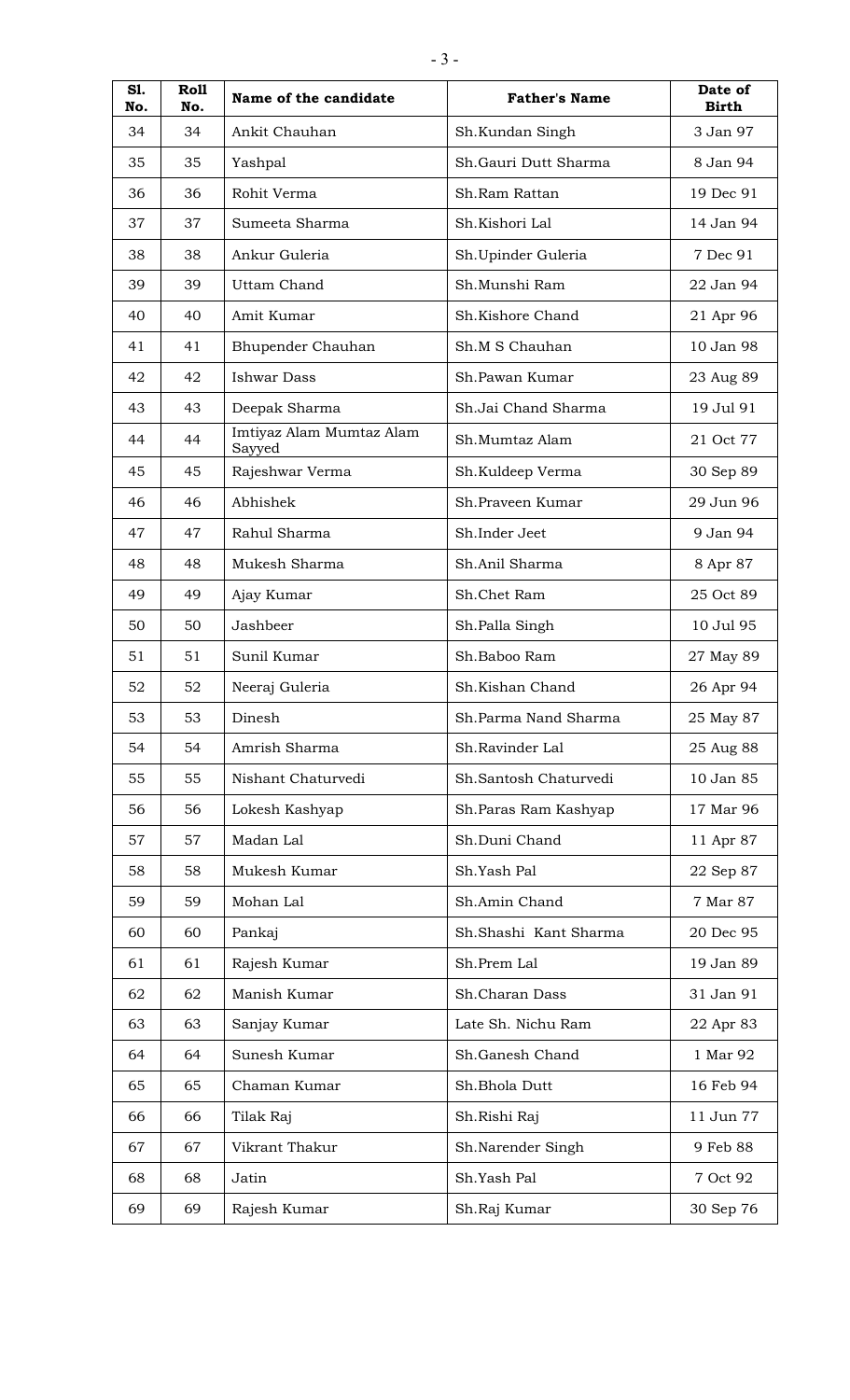| S1.<br>No. | Roll<br>No. | Name of the candidate | <b>Father's Name</b>   | Date of<br><b>Birth</b> |
|------------|-------------|-----------------------|------------------------|-------------------------|
| 70         | 70          | Mukesh Sharma         | Sh.Chet Ram            | 25 Jun 93               |
| 71         | 71          | Sunil Kumar           | Sh.Kashmir Singh       | 21 May 87               |
| 72         | 72          | Vishal                | Sh.Krishan Kumar       | 4 May 93                |
| 73         | 73          | Rohit                 | Sh.Kartar Singh        | 8 Jan 93                |
| 74         | 74          | Akshay Kumar          | Sh.Deep Kumar          | 26 May 95               |
| 75         | 75          | Satish Kumar          | Sh.Mohan Lal           | 20 Oct 91               |
| 76         | 76          | Amit Bhardwaj         | Sh.Kula Ram            | 21 Jan 94               |
| 77         | 77          | Harsh Minhas          | Sh.Sudesh Kumar        | 28 Aug 89               |
| 78         | 78          | Mahesh Kumar          | Sh.Joginder Kumar      | 11 Apr 87               |
| 79         | 79          | Shitender Kumar       | Sh.Dila Ram            | 22 Sep 91               |
| 80         | 80          | Sunil Kumar Chauhan   | Sh.Ganga Ram Chauhan   | 5 Feb 78                |
| 81         | 81          | Surender              | Sh.Hari Nand           | 31 Mar 91               |
| 82         | 82          | Haninder Kanwar       | Sh.Chander Singh       | 31 Mar 94               |
| 83         | 83          | Arjun Singh           | Sh.Madan Lal           | 24 Apr 87               |
| 84         | 84          | Praveen Sharma        | Sh.Bhagwan Dutt        | 25 Dec 94               |
| 85         | 85          | Mukesh Kumar          | Sh.Dhani Ram Verma     | 18 Jul 88               |
| 86         | 86          | <b>Arvind Nagar</b>   | Sh.Shanker Lal Nagar   | 11 Jun 93               |
| 87         | 87          | Sunita Kumari         | Sh.Santosh Kuma        | 20 Apr 85               |
| 88         | 88          | Dinesh Kumar          | Sh.Amar Singh          | 15 Jan 88               |
| 89         | 89          | Sachin Kumar          | Sh.Ashok Kumar         | 28 Feb 87               |
| 90         | 90          | Saurav Sharma         | Sh.Hira Nand           | 18 Mar 96               |
| 91         | 91          | Sunil Dutt            | Sh.Prem Chand          | 17 Sep 92               |
| 92         | 92          | Rajeev Kumar          | Sh.Tarsem Lal          | 23 Jul 86               |
| 93         | 93          | Ruvinder Kumar        | Sh.Bhagwan Dass        | 11 May 90               |
| 94         | 94          | Shashi Kant           | Sh.Kuldeep Chand       | 27 Mar 86               |
| 95         | 95          | Kapil Azad            | Sh.Nagruman            | 6 Jun 90                |
| 96         | 96          | Sanjay Sharma         | Sh.Ramesh Kumar Sharma | 26 Mar 88               |
| 97         | 97          | Vipan Kumar           | Sh.Kishori Lal         | 7 Jul 82                |
| 98         | 98          | Kuldeep Kumar         | Sh.Dhanraj             | 15 Aug 89               |
| 99         | 99          | Bhuvnesh Sharma       | Sh.Narender Kumar      | 4 Mar 89                |
| 100        | 100         | Shubham Verma         | Sh.Kamla Dutt          | 3 Jan 95                |
| 101        | 101         | Sahil Sandal          | Sh.Surender Kumar      | 1 Jan 92                |
| 102        | 102         | Gopal Dass            | Sh.Baldev Dass         | 26 Oct 93               |
| 103        | 103         | Subhash Chander       | Sh.Kamla Parsad        | 13 Feb 86               |
| 104        | 104         | Aman Chaudhary        | Sh.Ravinder Kumar      | 22 Dec 86               |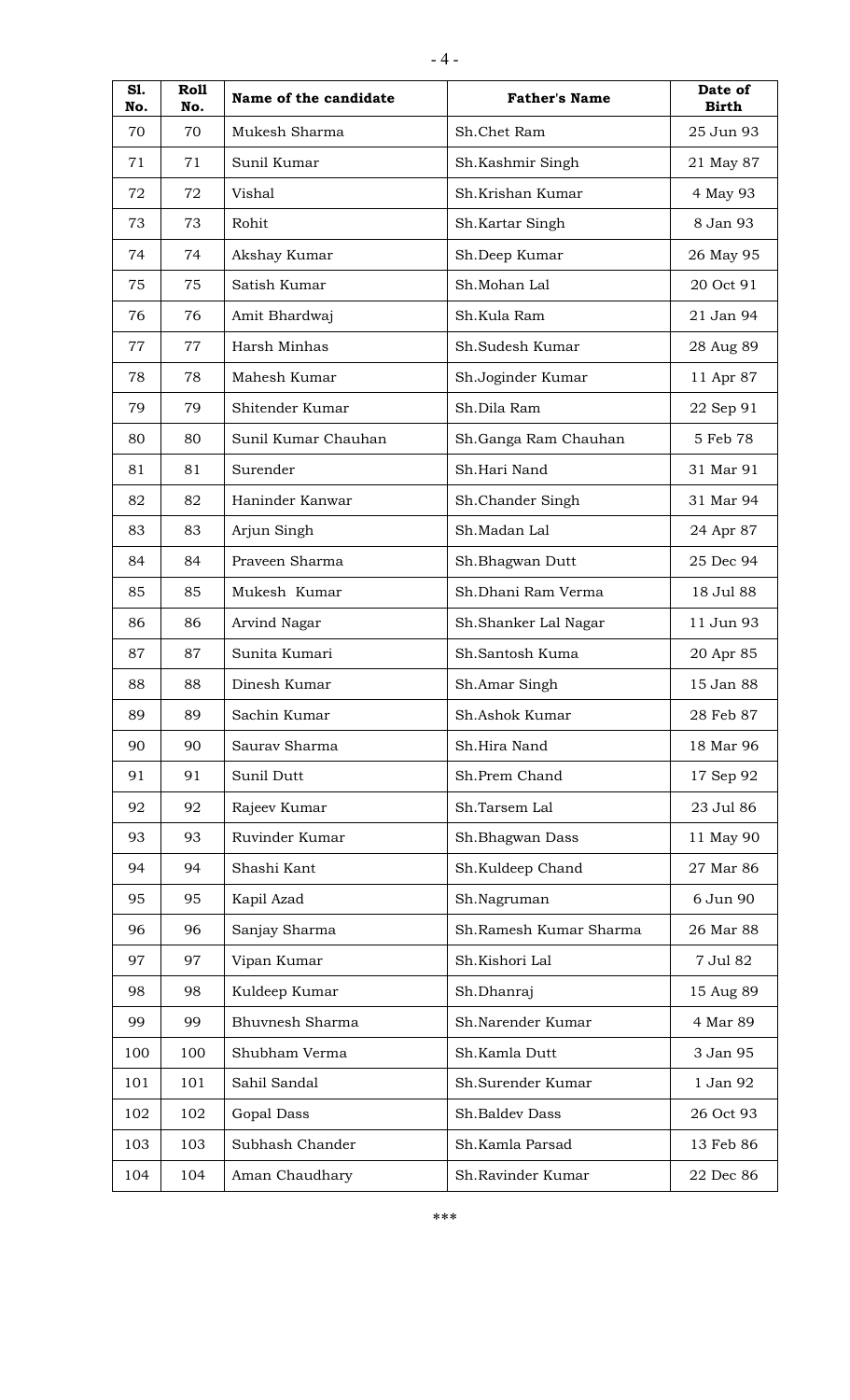## **List of the ELIGIBLE candidates (63) who have applied for the Post of Junior Technician - High Court** *(in online mode at online recruitment web portal hosted by CSC-SPV)* **as per the eligibility criterion prescribed therefor vide Advt. Notice No.HHC/Estt.7(52)/2017-, dated 04.01.2020**

| S1.<br>No.     | <b>Roll</b><br>No. | Name of the candidate | <b>Father's Name</b>           | Date of<br><b>Birth</b> |
|----------------|--------------------|-----------------------|--------------------------------|-------------------------|
| $\mathbf{1}$   | 105                | Jitender Kumar        | Sh. Duni Chand                 | 16 Dec 1993             |
| $\overline{2}$ | 106                | Puneet                | Sh. Pardeep Kumar              | 24 Oct 1995             |
| 3              | 107                | Lalit Kumar           | Sh. Tej Ram                    | 06 Feb 1995             |
| 4              | 108                | Vinay Kumar           | Sh. Prakash Chand              | 26 Jan 1997             |
| 5              | 109                | Ankit                 | Sh. Ashwani Kumar              | 16 Jul 2001             |
| 6              | 110                | Virender Bhardwaj     | Sh. Kishori Lal Bhardwaj       | 15 Dec 1989             |
| $\overline{7}$ | 111                | Kishor Singh          | Sh. Baldev Singh               | 19 Oct 1985             |
| 8              | 112                | Chitar Sain           | Sh. Dyalu Ram                  | 06 Jan 1991             |
| 9              | 113                | Deepak Thakur         | Sh. Gokal Ram                  | 27 Jun 1997             |
| 10             | 114                | Naval Kishor          | Sh. Ramesh Chand               | 24 Dec 1990             |
| 11             | 115                | Ajay Pathania         | Sh. Jagdev Singh Pathania      | 10 Mar 1982             |
| 12             | 116                | Navneet Kumar         | Sh. Chaman Lal                 | 03 Aug 1993             |
| 13             | 117                | Gopal Singh           | Sh. Prem Lal                   | 27 Jun 1994             |
| 14             | 118                | Atish Choudhary       | Sh. Ramesh Kumar               | 18 Jan 1998             |
| 15             | 119                | Anurag Chauhan        | Sh. Jai Pal Singh Chauhan      | 12 Jul 1994             |
| 16             | 120                | Amit Thakur           | Sh. Naresh Kumar               | 18 Mar 1991             |
| 17             | 121                | Tersem Lal            | Sh. Gian Chand                 | 04 Jul 1987             |
| 18             | 122                | Vikram Singh          | Sh. Subhash Chand              | 03 Jan 1989             |
| 19             | 123                | Suresh Kumar          | Sh. Jeet Ram                   | 12 Oct 1980             |
| 20             | 124                | Nihal                 | Sh. Ishwar Dutt                | 28 Jun 1995             |
| 21             | 125                | Sunil Kumar           | Sh. Roshan Lal                 | 26 Aug 1995             |
| 22             | 126                | Devesh Thakur         | Sh. Lawang Thakur              | 23 Nov 1993             |
| 23             | 127                | Bhupesh Kumar         | Sh. Duni Chand                 | 29 Oct 1984             |
| 24             | 128                | Vipul Chaddha         | Sh. Agaya Pal Chaddha          | 30 Nov 1993             |
| 25             | 129                | Ravi Kant Chauhan     | Sh. Raj Kumar                  | 11 Feb 1992             |
| 26             | 130                | Gopal Singh           | Sh. Chaman Lal                 | 10 Jan 1984             |
| 27             | 131                | Mohinder Singh        | Sh. Satnam Singh               | 10 Apr 1981             |
| 28             | 132                | Jai Pal               | Sh. Kushal Kumar               | 26 Apr 1996             |
| 29             | 133                | Rishu Sabharwal       | Sh. Karnail Singh<br>Sabharwal | 02 Feb 1992             |
| 30             | 134                | Lalit Kumar           | Sh. Shpushp Raj                | 21 Jul 1995             |
| 31             | 135                | Rajeev Kumar          | Sh. Ram Lal                    | 21 Oct 1988             |
| 32             | 136                | Abhimohit Rana        | Sh. Rajender Singh             | 30 Jan 1992             |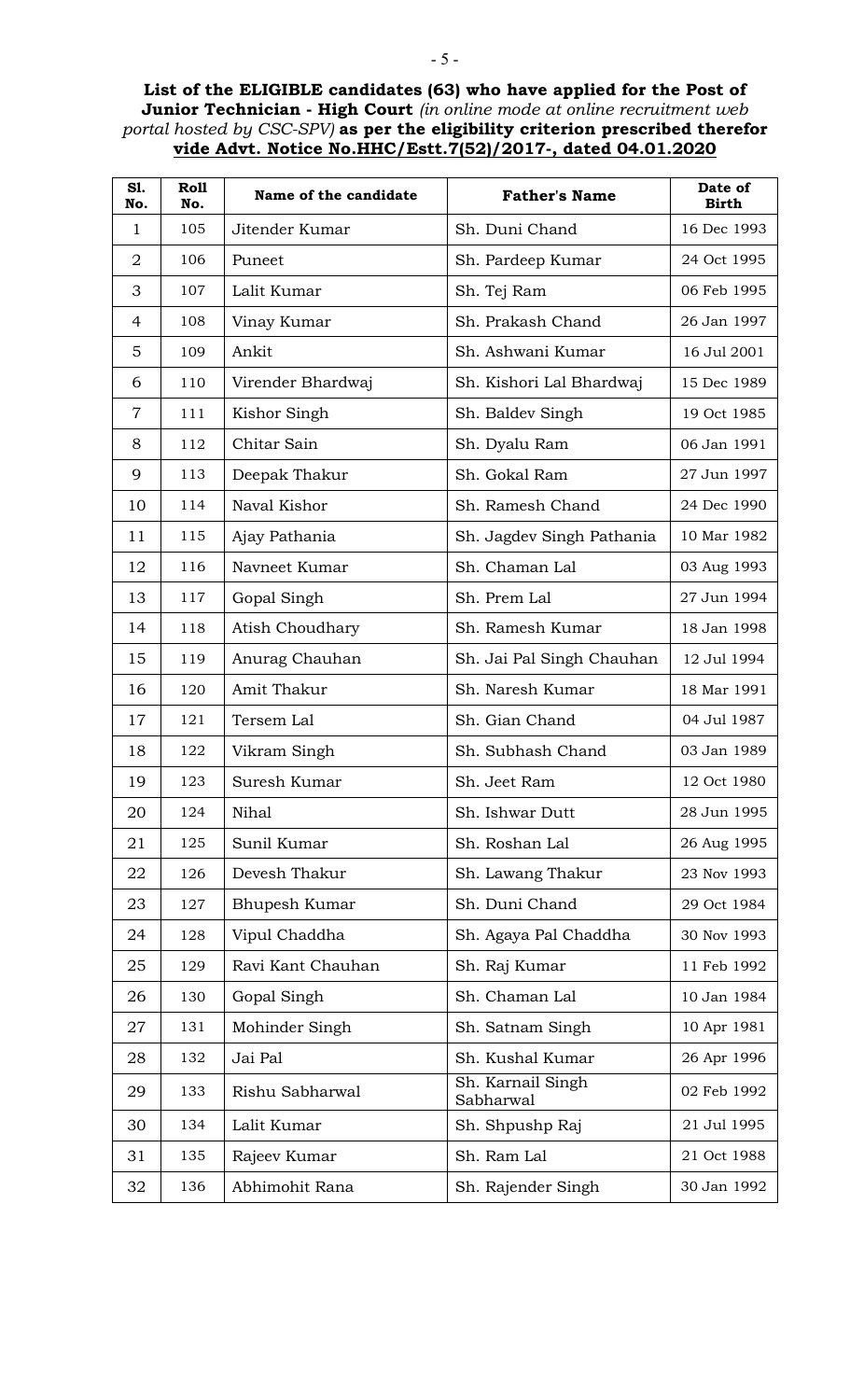| S1.<br>No. | Roll<br>No. | Name of the candidate | <b>Father's Name</b>    | Date of<br><b>Birth</b> |
|------------|-------------|-----------------------|-------------------------|-------------------------|
| 33         | 137         | Ravi Kumar            | Sh. Roshan Lal          | 21 Dec 1995             |
| 34         | 138         | Pankaj Nirala         | Sh. Satish Kumar        | 25 Dec 1994             |
| 35         | 139         | Prateek Patial        | Sh. Ram Krishan Patial  | 28 Oct 1990             |
| 36         | 140         | Ajay Kumar            | Sh. Mahinder Kumar      | 12 Jun 1989             |
| 37         | 141         | Anil Kumar            | Sh. Ram Prakash         | 04 Jul 1991             |
| 38         | 142         | Arpit Singh           | Sh. Jeevan Singh        | 03 Jul 1992             |
| 39         | 143         | Ashok Kumar           | Sh. Gorkhu Ram          | 28 Feb 1995             |
| 40         | 144         | Vinod Kumar           | Sh. Jagdish Chand       | 14 Feb 1990             |
| 41         | 145         | Atul Sharma           | Sh. Vijay Sharma        | 12 Jun 1997             |
| 42         | 146         | Surjeet Singh         | Sh. Uttam               | 02 Jun 1991             |
| 43         | 147         | Yugal Kishor          | Sh. Rooplal             | 09 Feb 1988             |
| 44         | 148         | Tek Chand             | Sh. Gian Chand          | 09 Oct 1985             |
| 45         | 149         | Puran Chand           | Sh. Roshan Lal          | 02 Jan 1992             |
| 46         | 150         | Ashok Rana            | Sh. Pritam Singh        | 01 Jul 1992             |
| 47         | 151         | Manoj Kumar           | Sh. Piyar Singh         | 28 Jun 1982             |
| 48         | 152         | Hem Raj               | Sh. Chamaru Ram         | 19 Nov 1997             |
| 49         | 153         | <b>Bhup Singh</b>     | Sh. Chandar Mani        | 05 Sep 1995             |
| 50         | 154         | Ajeet Singh           | Sh. Prem Singh          | 23 Dec 1995             |
| 51         | 155         | Upender Sharma        | Sh. Deep Ram Sharma     | 17 Apr 1991             |
| 52         | 156         | Bhupender             | Sh. Hira Ram            | 06 Mar 1994             |
| 53         | 157         | Tilak Raj             | Sh. Krishan Kumar       | 18 Jan 1996             |
| 54         | 158         | Dixit Kumar           | Sh. Hira Lal            | 08 Feb 2000             |
| 55         | 159         | Sunil Kumar           | Sh. Krishan Lal         | 28 Aug 1991             |
| 56         | 160         | Vikram Singh          | Sh. Roop Singh          | 23 Mar 1997             |
| 57         | 161         | Arun Verma            | Sh. Amar Singh          | 28 Feb 1991             |
| 58         | 162         | Akshay Kumar          | Sh. Tara Chand          | 01 Mar 1995             |
| 59         | 163         | Kishori Lal           | Sh. Chamaru Ram         | 28 Dec 1988             |
| 60         | 164         | Aman Kumar            | Sh. Bishan Dass         | 18 Oct 1989             |
| 61         | 165         | Vithal Sharma         | Sh. Madan Lal Sharma    | 03 Mar 1994             |
| 62         | 166         | Sandeep Kumar Sharma  | Sh. Hanuman Dutt Sharma | 29 Sep 1993             |
| 63         | 167         | Manoj Kaushal         | Sh. Ramesh Kaushal      | 04 Apr 1993             |

\*\*\*\*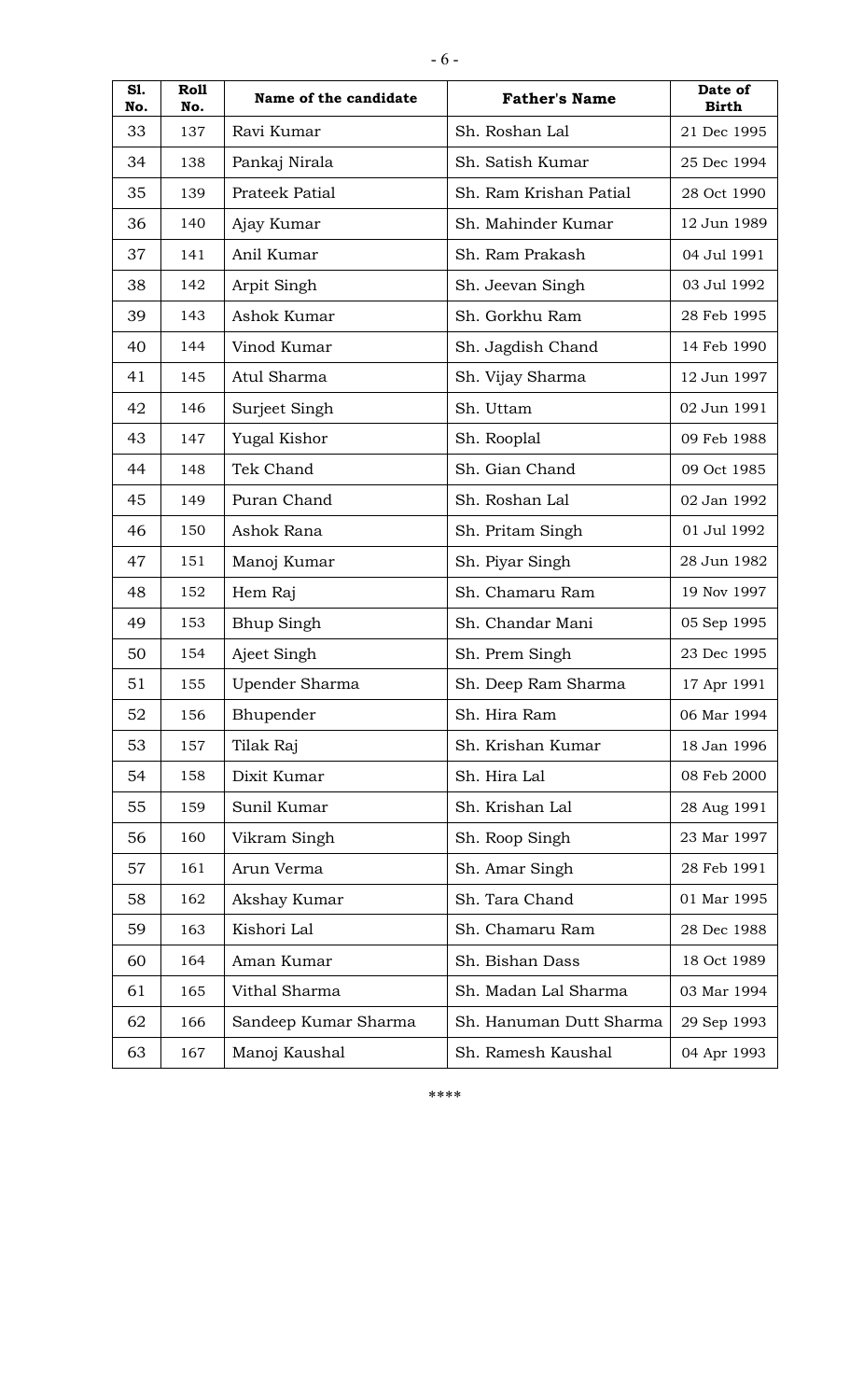## **List of the Eligible Candidates (9) who have applied for the Post of Junior Technician - High Court** *(in offline mode)* **as per the eligibility criterion prescribed therefor vide Advt. Notice No.HHC/Estt.7(52)/2017-, dated 04.01.2020**

| S1.<br>No.     | Roll.<br>No. | <b>Name of the Candidate</b> | <b>Father's Name</b> | <b>Date</b><br>of Birth |
|----------------|--------------|------------------------------|----------------------|-------------------------|
| 1              | 168          | Ajay Thakur                  | Gulab Singh Thakur   | 05-Aug-96               |
| 2              | 169          | Chaman Lal                   | Lal Chand            | 19-Nov-83               |
| 3              | 170          | Sunesh Kumar                 | Ganesh Chand         | $01-Mar-92$             |
| 4              | 171          | Mitter Dev                   | Yuv Raj              | $10$ -May-92            |
| 5              | 172          | Anil Kumar                   | Kishan Chand         | 04-Apr-94               |
| 6              | 173          | Vijay Kumar                  | Gyan Singh           | 14-Jan-88               |
| $\overline{7}$ | 174          | Narender Kumar               | Kaka Ram             | 20-Jan-90               |
| 8              | 175          | Randhir Singh                | Tilak Raj            | 02-Jun-93               |
| 9              | 176          | Abdul Hakim                  | Sh. Mehar Din        | 12-Jul-84               |

\*\*\*\*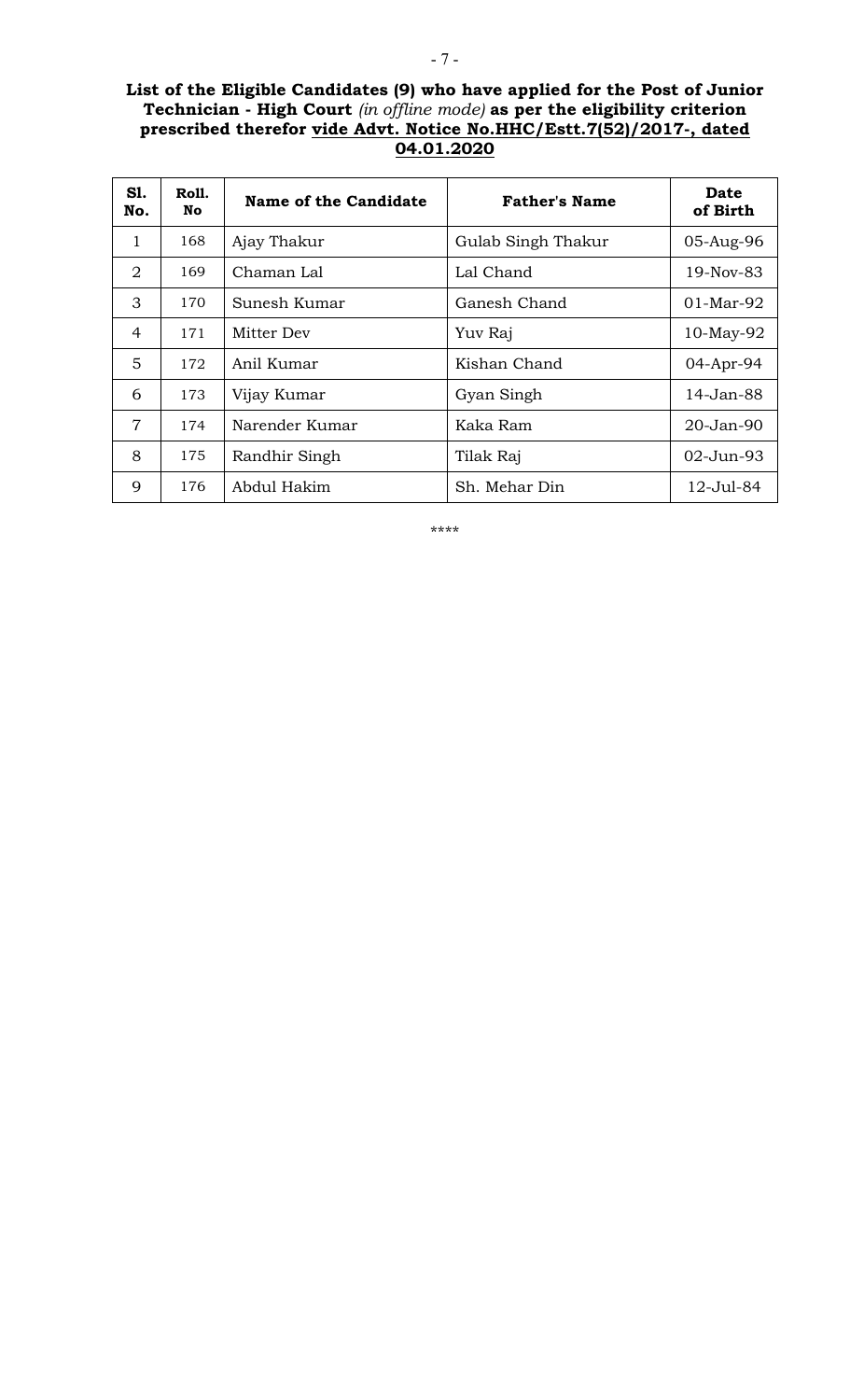## **List of the Candidates who had applied in online mode** *(at SBI collect web portal)* **for the Post of Jr. Tech.-High Court as per the criterion fixed therefor vide Advt. Notice No.HHC/Estt.7(52)/ 2017-, dated 10.10.2018, who otherwise are ELIGIBLE but they have not submitted their applications in offline mode, hence Provisionally Allowed**

| <b>S1.</b><br>No. | Roll<br>No. | Name of the<br>candidate | <b>Father's Name</b>      | Date of<br><b>Birth</b> | <b>Remarks</b>                                                                                                                                                                            |
|-------------------|-------------|--------------------------|---------------------------|-------------------------|-------------------------------------------------------------------------------------------------------------------------------------------------------------------------------------------|
| $\mathbf{1}$      | 177         | Anil Kumar Athneriya     | Sh. Sevakram<br>Athneriya | 16 Sep 84               | Print-out of online<br>application submitted at<br>SBI Collect online web<br>portal is required to be<br>submitted in offline<br>mode, in terms of advt.<br>Notice, referred to<br>above. |
| $\overline{2}$    | 178         | Susheel Kumar            | Sh. Balvir Singh          | 26 May 79               | - same as above -                                                                                                                                                                         |
| 3                 | 179         | Harinder Kumar           | Sh. Ashwani Kumar         | 13 Jul 88               | - same as above -                                                                                                                                                                         |
| $\overline{4}$    | 180         | Yograj                   | Sh. Kashmir Singh         | 9 Apr 94                | - same as above -                                                                                                                                                                         |
| 5                 | 181         | Gajender Singh           | Sh. Bachitter Singh       | 17 Jul 92               | - same as above -                                                                                                                                                                         |
| 6                 | 182         | Ajay Kumar               | Late Sh. Roop Lal         | 27 May 86               | - same as above -                                                                                                                                                                         |
| $\overline{7}$    | 183         | Rahul Kumar              | Sh. Mohan Lal             | 9 Jan 85                | - same as above -                                                                                                                                                                         |
| 8                 | 184         | Anil Kumar               | Sh. Desh Raj              | 1 May 86                | - same as above -                                                                                                                                                                         |